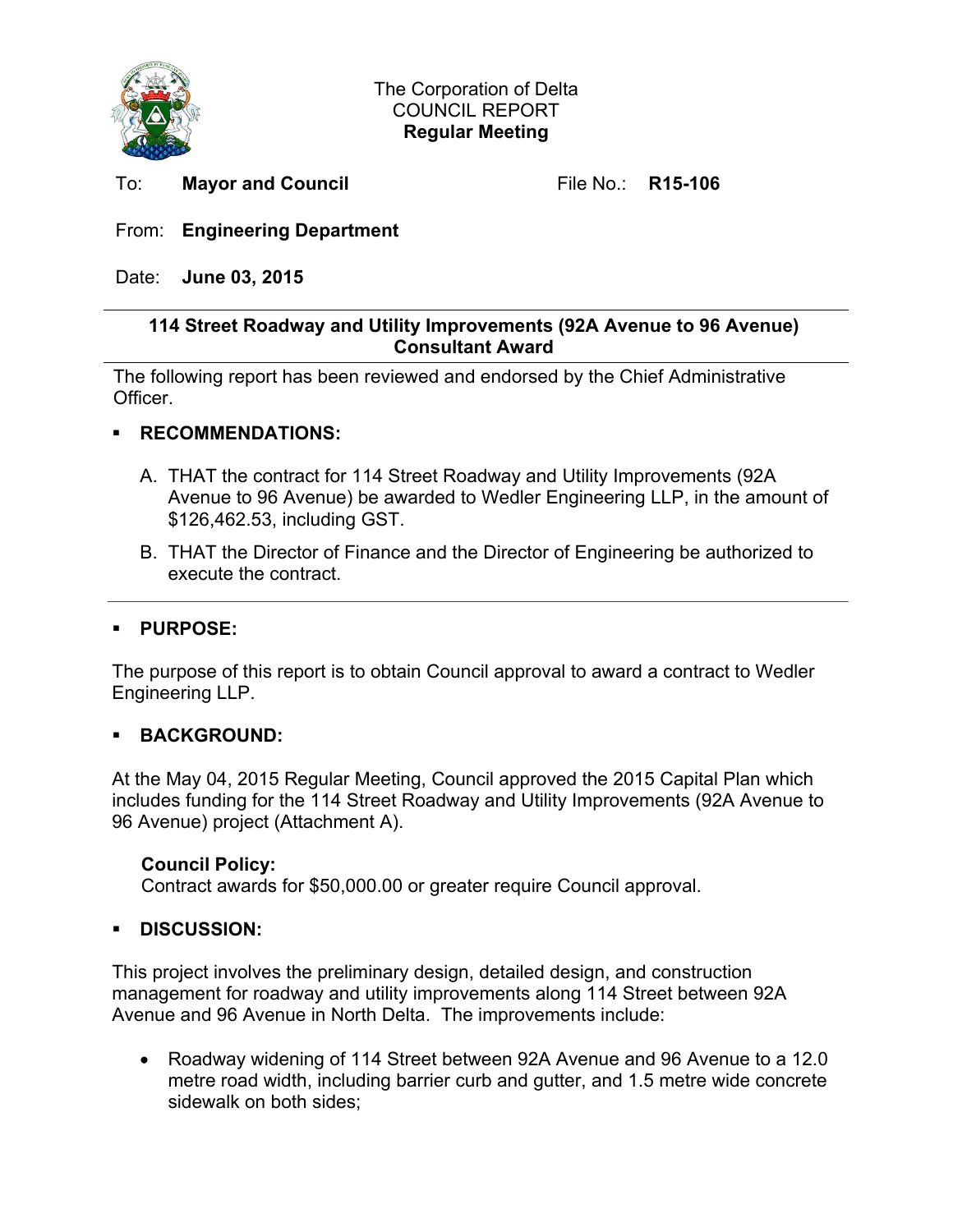- New LED street lighting;
- Bus Stop improvements to accommodate wheelchair users, bus shelters, and lighting;
- Watermain replacement between 92A Avenue and 94 Avenue;
- Drainage improvements where necessary; and,
- Pavement rehabilitation

Improvements are necessary along this roadway to address the aging watermain and asphalt surface. Sidewalk and street lighting improvements are necessary for pedestrian and cyclist safety.

Request for Proposal 15-108, Consultant Services – 114 Street (92A Avenue to 96 Avenue) Roadway and Utility Improvements, was posted on BC Bid. Eight bids were received.

| <b>Bidder</b>                                       | <b>Bid Price</b><br>(Including GST) |
|-----------------------------------------------------|-------------------------------------|
| <b>Mainland Engineering Consultants Corporation</b> | \$104,909.70                        |
| <b>Amec Foster Wheeler</b>                          | \$115,661.70                        |
| <b>Wedler Engineering LLP</b>                       | \$126,462.53                        |
| Web Engineering Ltd.                                | \$130,466.70                        |
| Omega & Associates Engineering Ltd.                 | \$134,472.45                        |
| Aplin & Martin Consultants Ltd.                     | \$135,471.00                        |
| R.F. Binnie & Associates Ltd.                       | \$202,957.65                        |
| AECOM Canada Ltd.                                   | \$251,413.05                        |

Wedler Engineering LLP's bid received the highest points based on an evaluation of technical merit and price and is considered fair value. Wedler's proposed engineering team was determined to be the best match for this particular assignment.

#### **Implications:**

Financial Implications – Funding for the design and construction management of the 114 Street Roadway and Utility Improvements is available from the 2015 Capital Plan Roads – 2. The project costs and available funding are provided below.

#### **Project Costs**

| <b>Engineering Services</b>    | \$126,462.53 For Award |  |  |
|--------------------------------|------------------------|--|--|
| <b>Project Allowance</b>       | \$10,000.00            |  |  |
| Sub Total                      | \$136,462.53           |  |  |
| <b>Less GST Rebate</b>         | \$ (6,498.22)          |  |  |
| <b>Net Total Project Costs</b> | \$129,964.31           |  |  |
| <b>Project Funding</b>         |                        |  |  |
| $2015$ Roads $-2$              | \$130,000.00           |  |  |
| <b>Total Available Funding</b> | \$130,000.00           |  |  |